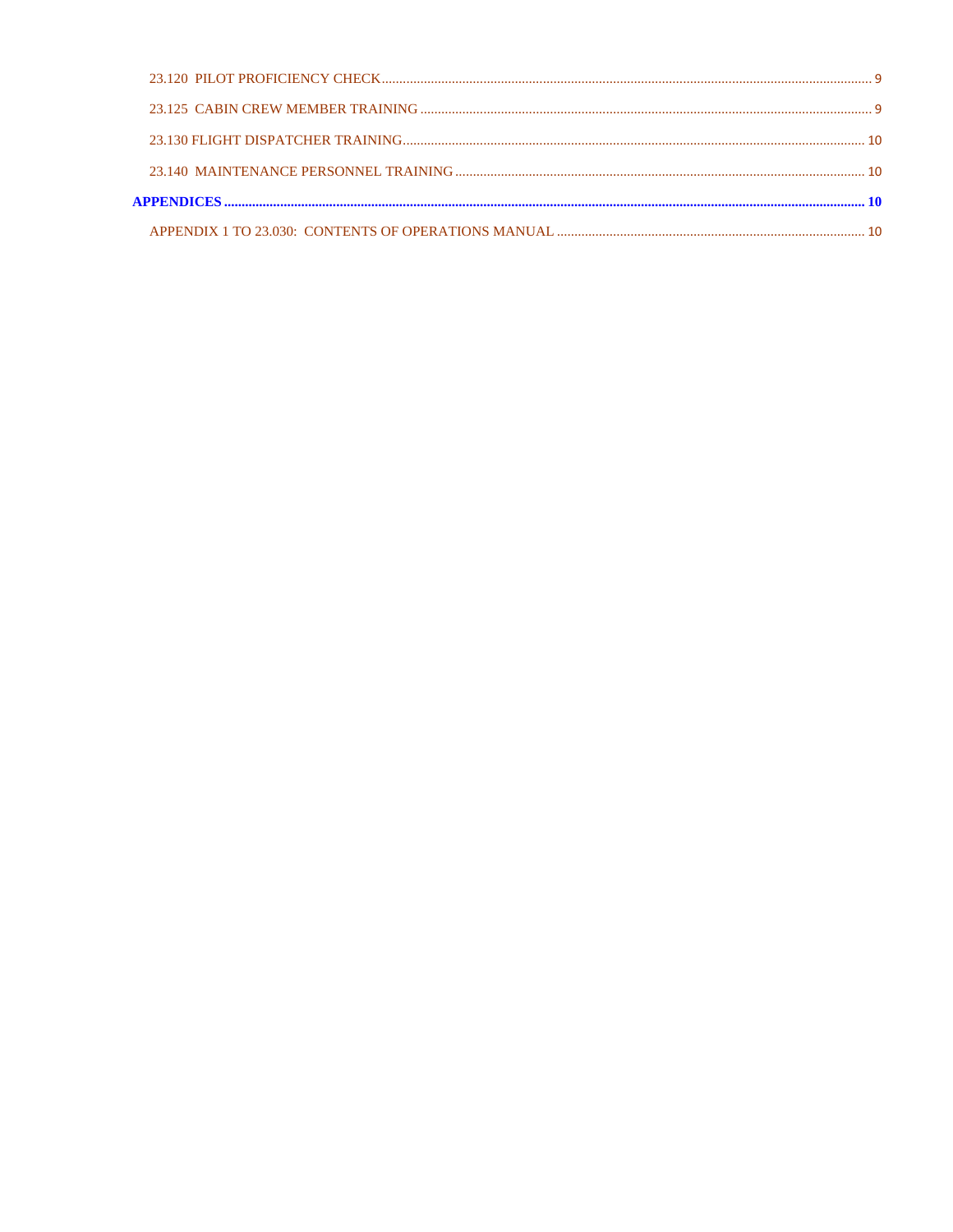# <span id="page-2-1"></span><span id="page-2-0"></span>**SUBPART A: GENERAL**

### **23.001 APPLICABILITY**

- (a) This Part prescribes requirements of Vietnam, in addition to those found in Part 10 of these civil aviation regulations, that apply to the general aviation operations of:
	- (a) Large airplanes;
	- (b) Turbojet-powered airplanes; and
	- (c) Other aircraft configured for more than 9 passengers.
- (b) Corporate aviation operations involving three or more aircraft that are operated by pilots employed for the purpose of flying the aircraft, at least one of which is an aeroplane, should be conducted in accordance with this Part.
- <span id="page-2-2"></span>(c) This Part also specifically applies to operators of the airplanes listed in (a) and (b), including their managers, licensed persons and service providers who perform the functions associated with maintenance, training, dispatch and flight operations.

### <span id="page-2-3"></span>**23.005 DEFINITIONS**

(a) Corporate aviation operation: The non-commercial operation or use of aircraft by a company for the carriage of passengers or goods as an aid to the conduct of company business, flown by a professional pilot(s) employed to fly the aircraft.

### **23.010 OPERATOR IS RESPONSIBLE**

- (a) The operator subject to the requirements of this Part shall ensure that the personnel employed for operations and maintenance:
	- (1) Have completed all required training before being assigned to their specific functions;
	- (2) Are qualified for the duties, responsibilities and functions they are assigned;
	- (3) Comply with the laws, regulations and procedures applicable to their assignment;
- (b) The operator shall ensure that its personnel are provided with the manuals and other reference documents necessary to the performance of their duties and responsibilities.
- (c) The operator shall ensure that the owner's responsibilities for maintenance and maintenance records of this Part and Part 4 of these regulations have been met for the aircraft that he is operating.
- (d) The operator shall ensure the completion and retention of the records required for operations under this Part to demonstrate conformance with the applicable requirements.
- <span id="page-2-4"></span>(e) The operator shall ensure the completion, submission and retention of the reports required for operations under this Part.

# **23.015 OPERATING BASE: NOTIFICATION TO CAAV**

An operator subject to the requirements of this Part shall: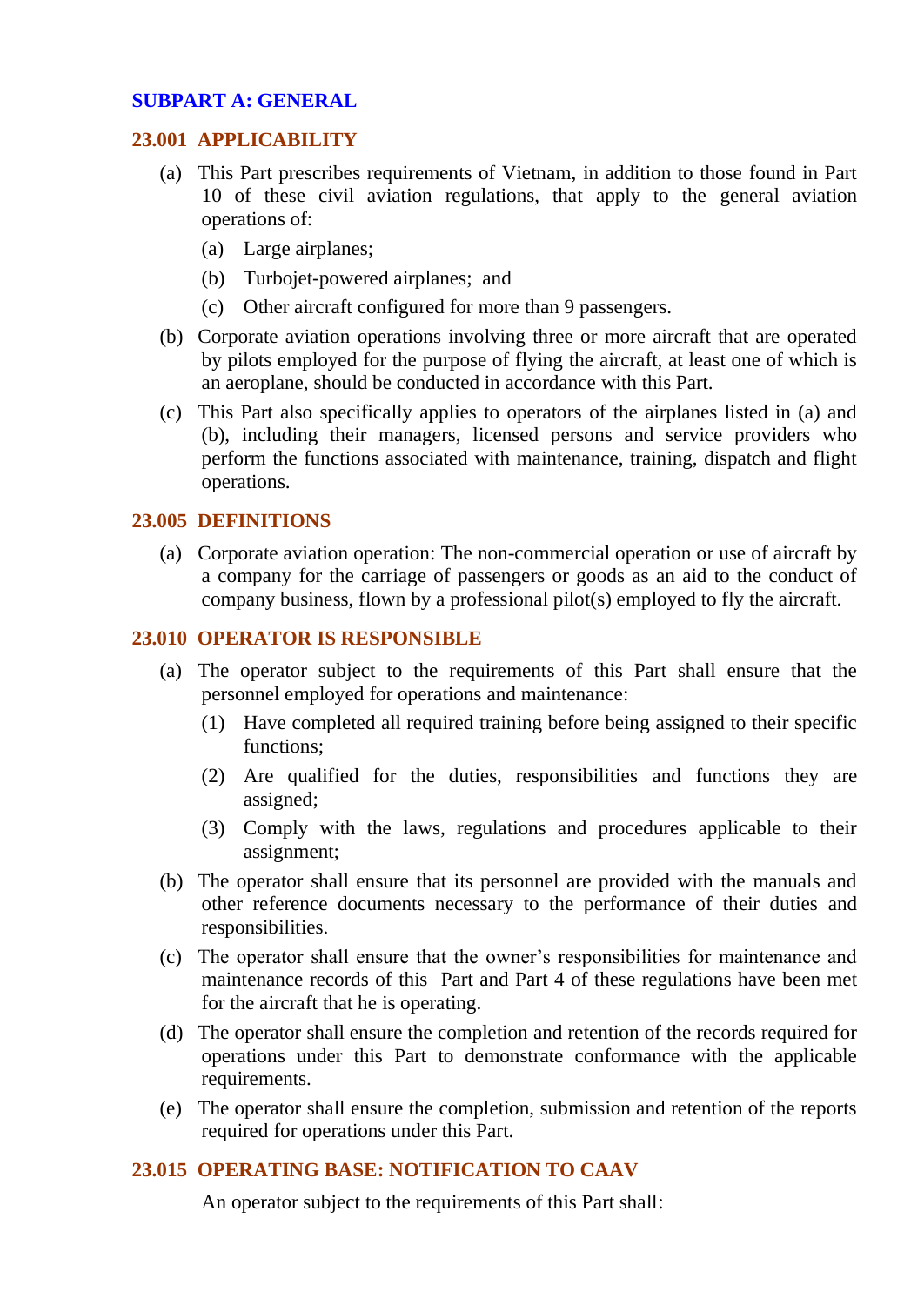- <span id="page-3-0"></span>(a) Provide CAAV with the prescribed information regarding its operating bases; and
- <span id="page-3-1"></span>(b) Notify the civil aviation authorities of each State in which they maintain an operating base.

### **SUBPART B: OPERATOR MANUAL SYSTEM**

### <span id="page-3-2"></span>**23.020 APPLICABILITY**

This Subpart provides the manual system requirements for operators subject to this Part.

### **23.025 CONTENTS OF THE MANUAL SYSTEM**

- (a) The operator shall provide the following manuals, programs and checklists as a part of its manual system:
	- (1) Operations Manual;
	- (2) Aircraft Operating Manual;
	- (3) Normal, abnormal and emergency checklist for all phases of flight;
	- (4) Minimum Equipment List;
	- (5) Training Program;
	- (6) Maintenance Control Manual;
	- (7) Maintenance Program; and
	- (8) Maintenance Task Cards;
- <span id="page-3-3"></span>(b) The operator shall furnish copies of all amendments to these manuals and checklists promptly to all organizations or persons to whom they have been issued.

# **23.030 OPERATIONS MANUAL**

- (a) An operator shall provide, for the use and guidance of personnel concerned, an operations manual containing all the instructions and information necessary for operations personnel to perform their duties. .
- (b) The operations manual shall contain the minimum requirements prescribed in Appendix 1 to 23.025 and may reference accepted and recognized industry codes of practice as the basis for the development of an operations manual as identified by the operator and CAAV.
- <span id="page-3-4"></span>(c) The operations manual shall be amended or revised as is necessary to ensure that the information contained therein is kept up to date.
- (d) All such amendments or revisions shall be issued to all personnel that are required to use this manual.

# **23.035 AIRCRAFT OPERATING MANUAL**

- (a) The operator subject to this Part shall provide operations staff and flight crew with an aircraft operating manual, for each aircraft type operated, containing the normal, abnormal and emergency procedures relating to the operation of the aircraft.
- (b) The manual should be consistent with the aircraft flight manual and checklists to be used.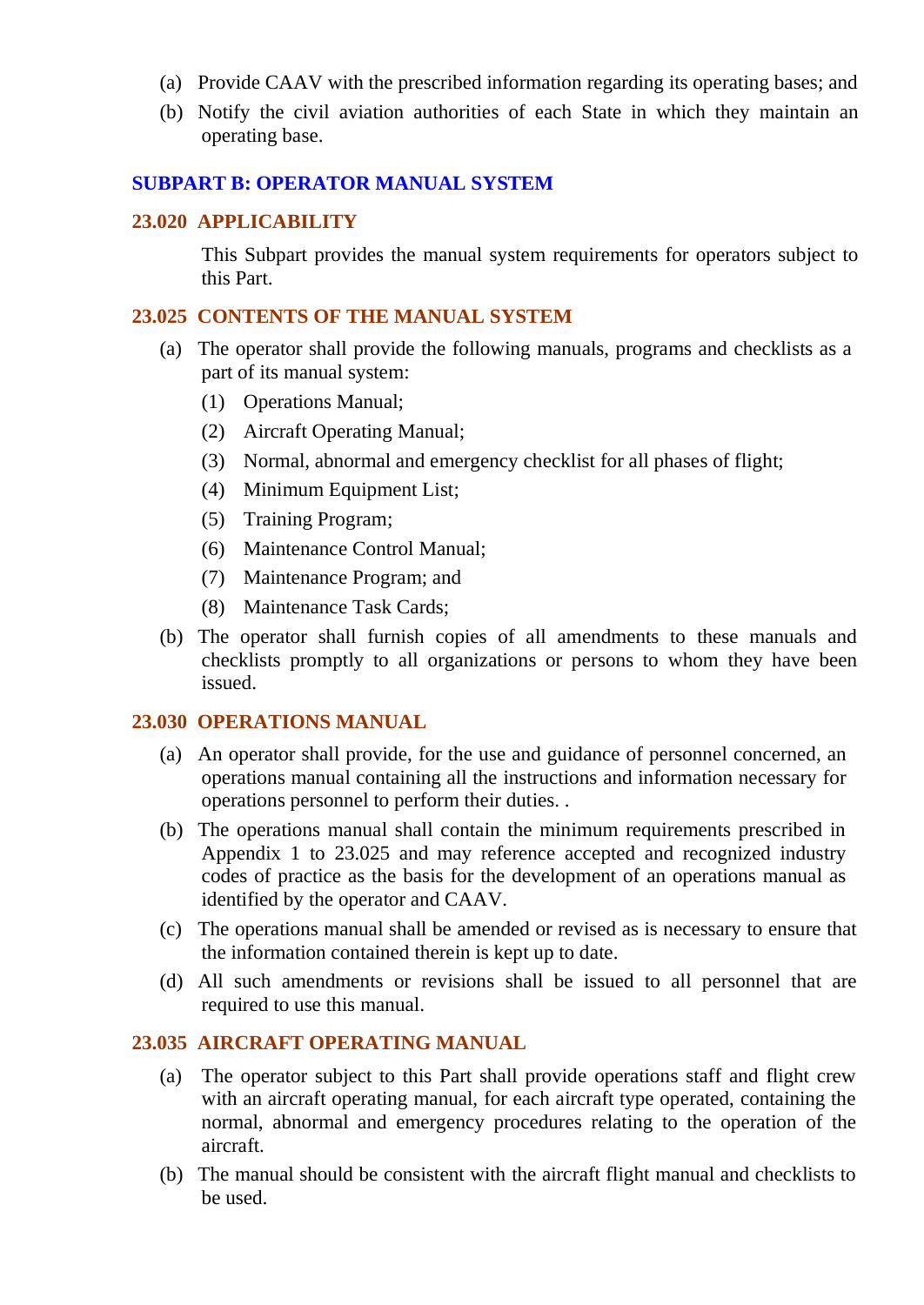- (c) The design of the manual should observe Human Factors principles.
- (d) The manual should contain the operating instructions and provide information on aeroplane climb performance to enable the pilot-in-command to determine the climb gradient that can be achieved during the departure phase for the existing take-off conditions and intended take-off technique.
- <span id="page-4-0"></span>(e) The aircraft operating manual shall contain the procedures for conducting instrument approaches.

# **23.040 MINIMUM EQUIPMENT LIST**

Where a master minimum equipment list (MMEL) is established for the aircraft type, the operator subject to this Part shall include in the operations manual a minimum equipment list (MEL) approved by the State of Registry of the aeroplane which will enable the pilot-in-command to determine whether a flight may be commenced or continued from any intermediate stop should any instrument, equipment or systems become inoperative.

### <span id="page-4-1"></span>**23.045 OPERATOR'S MAINTENANCE CONTROL MANUAL**

- (a) Then operator shall provide a maintenance control manual for the use and guidance of maintenance and operations personnel.
- (b) The operator's maintenance control manual, which may be issued in separate parts, shall be developed according to industry codes of practice, and should at a minimum contain information about:
	- (1) The means for complying with the procedures required by the operator's maintenance responsibilities;
	- (2) The means of recording the names and duties of the person or persons required by the operator's maintenance responsibilities;
	- (3) The operator's approved maintenance program;
	- (4) The methods used for the completion and retention of the operator's maintenance records;
	- (5) The procedures for complying with the service information reporting requirements;
	- (6) The procedures for implementing action resulting from mandatory continuing airworthiness information;
	- (7) A system of analysis and continued monitoring of the performance and efficiency of the maintenance program, in order to correct any deficiency in that program;
	- (8) The aircraft types and models to which the manual applies;
	- (9) The procedures for ensuring that unserviceabilities affecting airworthiness are recorded and rectified; and
	- (10) Procedures for advising the State of Registry of significant in-service occurrences.

### <span id="page-4-3"></span><span id="page-4-2"></span>**SUBPART C: FORMAL PROGRAMS**

### **23.050 APPLICABILITY**

This Subpart provides the formal programs requirements for operators subject to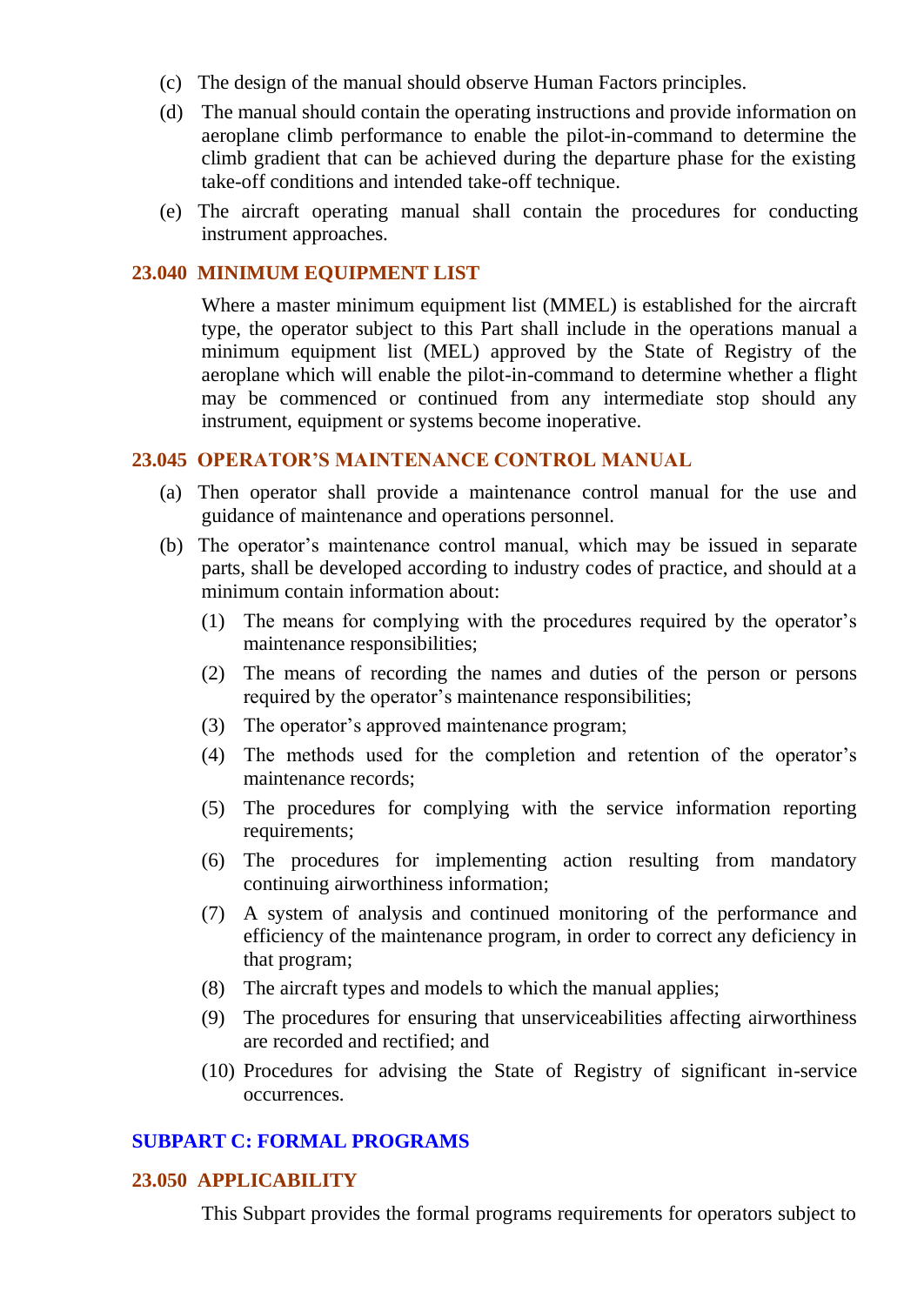this Part.

# <span id="page-5-0"></span>**<sup>2</sup> 23.055 OPERATIONAL CONTROL SYSTEM**

- (a) An operator subject to the requirements of this Part shall describe the operational control system in the operations manual and identify the roles and responsibilities of those involved with the system.
- (b) The operator will also retain copies of the key documents associated with the operational control of specific flight operations under this Part for a period of 3 months after the flight, which include:
	- (1) The ATS flight plan that was filed;
	- (2) All preflight planning documents and calculations of fuel supply requirements;
	- (3) The mass, balance and performance calculations; and
	- (4) The aircraft journey/technical log page, including the deferral/correction of any known or suspected defects.

# <span id="page-5-1"></span>**23.060 SAFETY MANAGEMENT SYSTEM***<sup>3</sup>*

- (a) An operator subject to the requirements of this Part shall establish and maintain a safety management system that is regulated in Article 1.185 of Part I and its appendices.
- <span id="page-5-2"></span>(b) The safety management system shall in accordance with the complex of operative activities.

# **23.065 PERSONNEL TRAINING & QUALIFICATION PROGRAM**

- (a) An operator shall establish, implement and maintain a qualification and training program for all personnel involved in the operations and maintenance of the aircraft that is designed to ensure that all persons who receive training acquire and maintain the competency to perform their assigned duties.
- (b) This training program with the appropriate syllabus shall be included:
	- (1) *For flight crew personnel*, in the operations manual.
	- (2) *For cabin crew members*, in the operations manual or a separate cabin crew manual.
	- (3) *For flight dispatchers,* in the operations manual, or a separate flight dispatch manual.
	- (4) *For maintenance personnel*, in the maintenance control manual.
- (c) This program shall includes maintenance and retention of records for each employee which demonstrate the:
	- (1) Current assignments;
	- (2) Currency of required licenses;
	- (3) Completion of initial ground training, including:
		- (i) Company policies and procedures indoctrination;
		- (ii) Human factors training, and coordination with other operations

<sup>&</sup>lt;sup>2</sup> The number of this Article is revised according to Item 1, Appendix XVI to Circular 21/2017/TT-BGTVT dated 30 June 2017.

<sup>&</sup>lt;sup>3</sup> This content is revised according to Item 2, Appendix XVI to Circular 21/2017/TT-BGTVT dated 30 June 2017.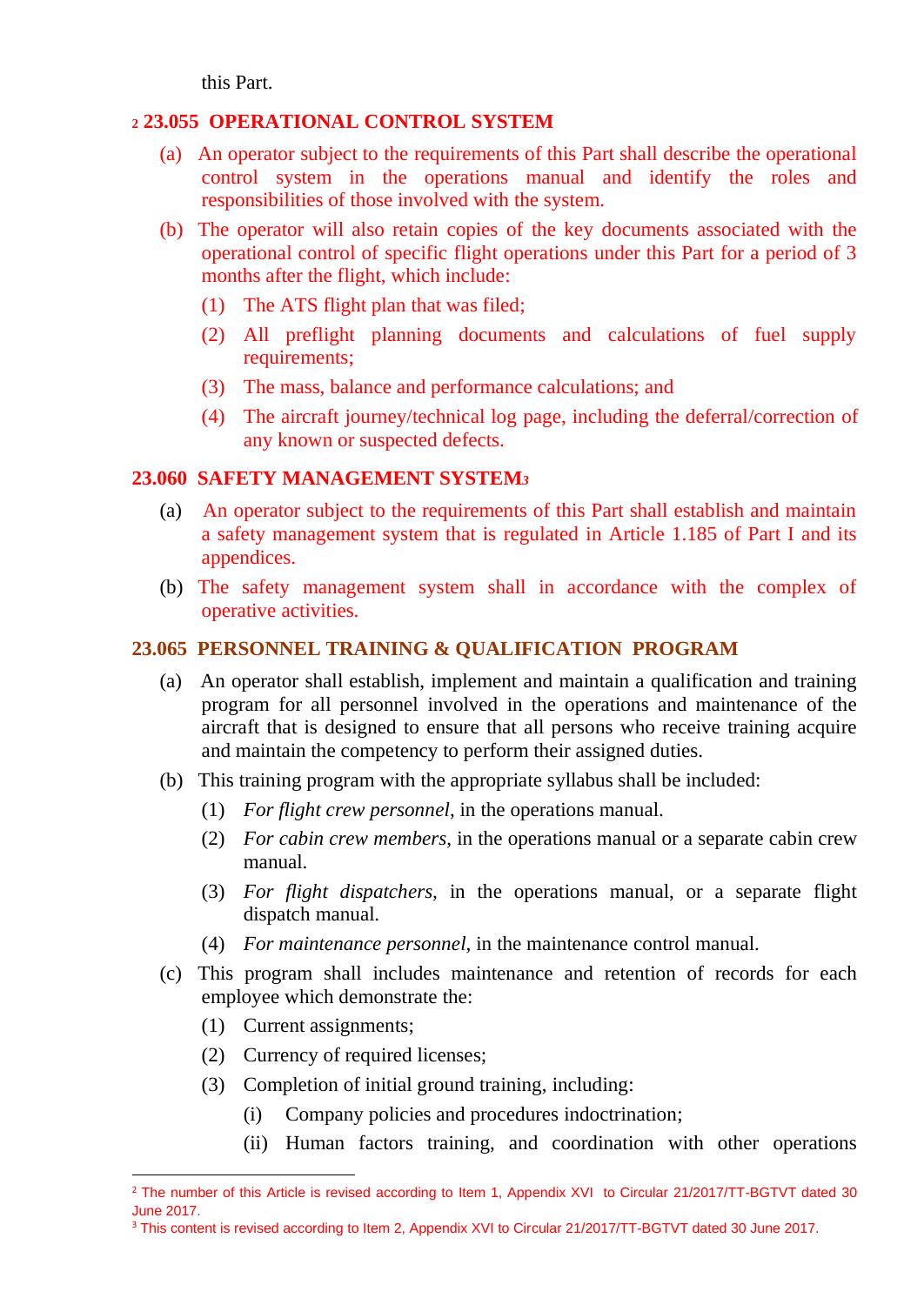personnel and crew members;

- (iii) Threat and error management;
- (iv) Dangerous goods training;
- (v) Emergency equipment drills;
- (vi) Aircraft systems and their operations and, if applicable, maintenance;
- (4) Completion of initial flight training in the type of aircraft, including fleet differences;
- (5) Completion of specialized training, such as ACAS II operation;
- (6) Completion of recency of experience;
- (7) Completion of continuation and recurrent training; and
- (8) Completion of proficiency or competency checks.
- <span id="page-6-0"></span>(d) The operator may provide these ground and flight training programs through internal programs or through a training services provider or combinations of methods, but the specifics must be provided in the applicable training program.
- (e) This training curriculum(s) and methodology shall be acceptable to CAAV.

#### **23.070 FATIGUE MANAGEMENT PROGRAM**

- <span id="page-6-1"></span>(a) An operator shall establish and implement a fatigue management program that ensures that all operator personnel involved in the operation and maintenance of aircraft do not carry out their duties when fatigued.
- (b) The program shall address flight and duty times and mandatory rest periods.

### **23.075 MAINTENANCE PROGRAM**

- (a) The operator shall provide, for the use and guidance of maintenance and operational personnel concerned, a maintenance program for each aeroplane, acceptable to CAAV.
- (b) The design and application of the operator's maintenance shall comply with human factors principles.
- (c) The maintenance program for each aeroplane shall contain the following information:
	- (1) Maintenance tasks and the intervals at which these are to be performed, taking into account the anticipated utilization of the aeroplane;
	- (2) When applicable, a continuing structural integrity program;
	- (3) Procedures for changing or deviating from the requirements of subparagraphs (1) and (2) as approved by CAAV; and
	- (4) When applicable and approved by CAAV, condition monitoring and reliability program descriptions for aircraft systems, components and powerplants.
- (d) Maintenance tasks and intervals that have been specified as mandatory in approval of the type design, or approved changes to the maintenance program, shall be identified as such.
- (e) The maintenance program should be based on maintenance program information made available by the State of Design or by the organization responsible for the type design, and any additional applicable experience acceptable to CAAV.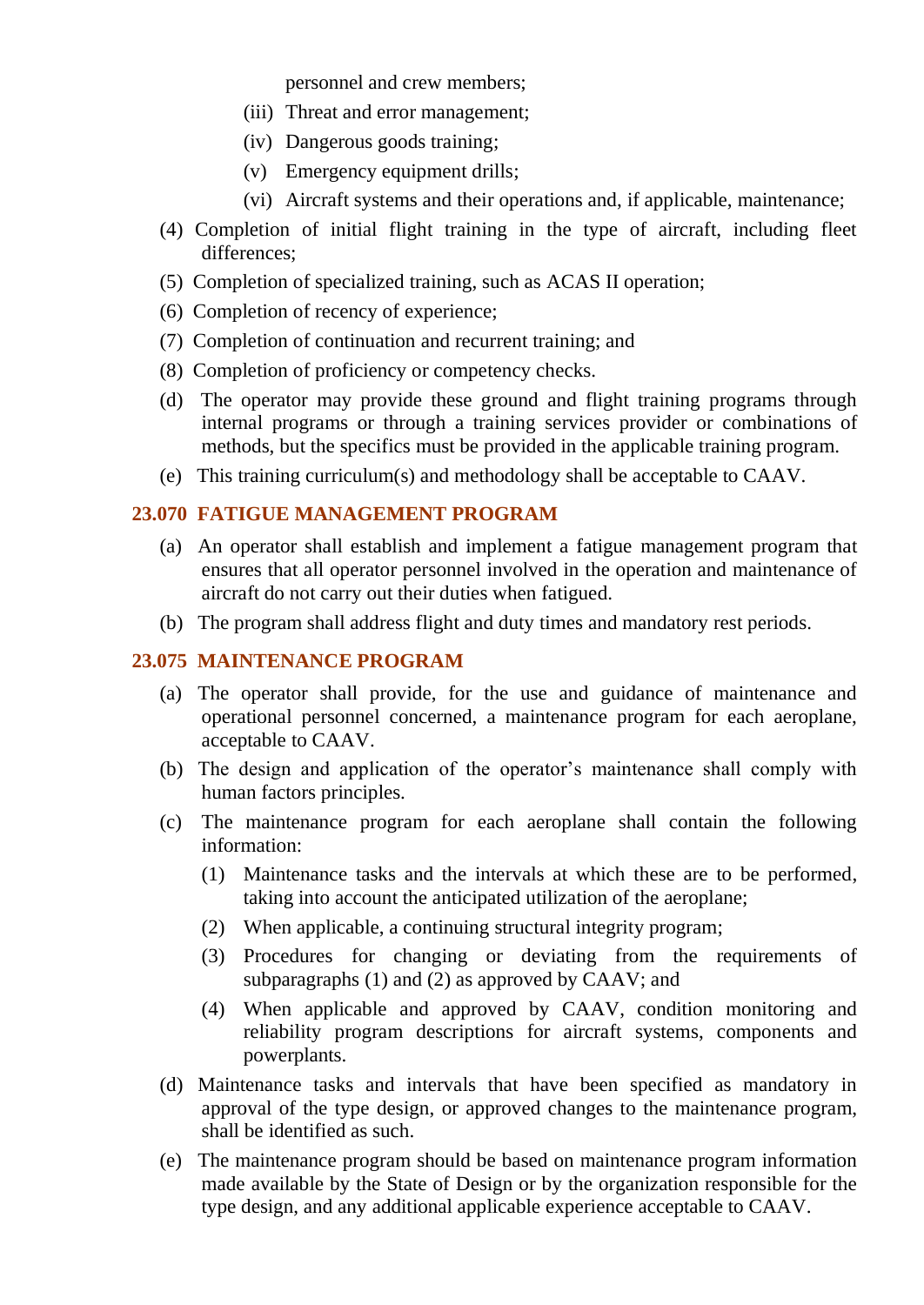<span id="page-7-0"></span>(f) The operator shall furnish copies of all amendments to the maintenance program promptly to all organizations or persons to whom the maintenance programme has been issued.

# **23.080 ELECTRONIC NAVIGATION DATA MANAGEMENT PROGRAM**

An operator shall have a program approved by CAAV for the use of electronic navigation data products that have been processed for application in the air and on the ground that includes:

- <span id="page-7-1"></span>(a) Procedures to ensure proper monitoring of the process and products.
- (b) Procedures that ensure the timely distribution and insertion of current and unaltered electronic navigation data to all aircraft that require it.

#### <span id="page-7-2"></span>**23.085 SECURITY PROGRAM**

The operator, including corporate operator aviation operators, shall establish, implement and maintain a written operator security program that meets the requirements of the national civil aviation security programme of Vietnam.

# **23.090 AERODROME OPERATING MINIMA & MINIMUM FLIGHT ALTITUDES**

- (a) An operator shall ensure that no pilot-in-command operates to or from an aerodrome using operating minima lower than those which may be established for that aerodrome by the State in which it is located, except with the specific approval of that State.
- <span id="page-7-3"></span>(b) An operator shall specify, for flights which are to be conducted in accordance with the instrument flight rules, the method of establishing terrain clearance altitudes.

### **23.095 FLIGHT RECORDERS**

- (a) To ensure the continued serviceability of the records, the operator shall ensure that an on-going program of operational checks and evaluations of recordings is being conducted for both the flight data and cockpit voice recorder system.
- (b) That program will provide procedures to ensure that the recorders are:
	- (1) Not switched off during flight time;
	- (2) Deactivated upon completion of flight time following an accident or incident; and
	- (3) Not reactivated before their disposition as determined in accordance with Part 19 of the civil aviation regulations
- (c) The owner of the aeroplane, or in the case where it is leased, the lessee, shall ensure, to the extent possible, in the event the aeroplane becomes involved in an accident or incident:
	- (1) The preservation of all related flight recorder records; and
	- (2) If necessary, the associated flight recorders, and
	- (3) The retention of the records and recorders in safe custody pending their disposition as determined in accordance with Part 19 of the civil aviation regulations.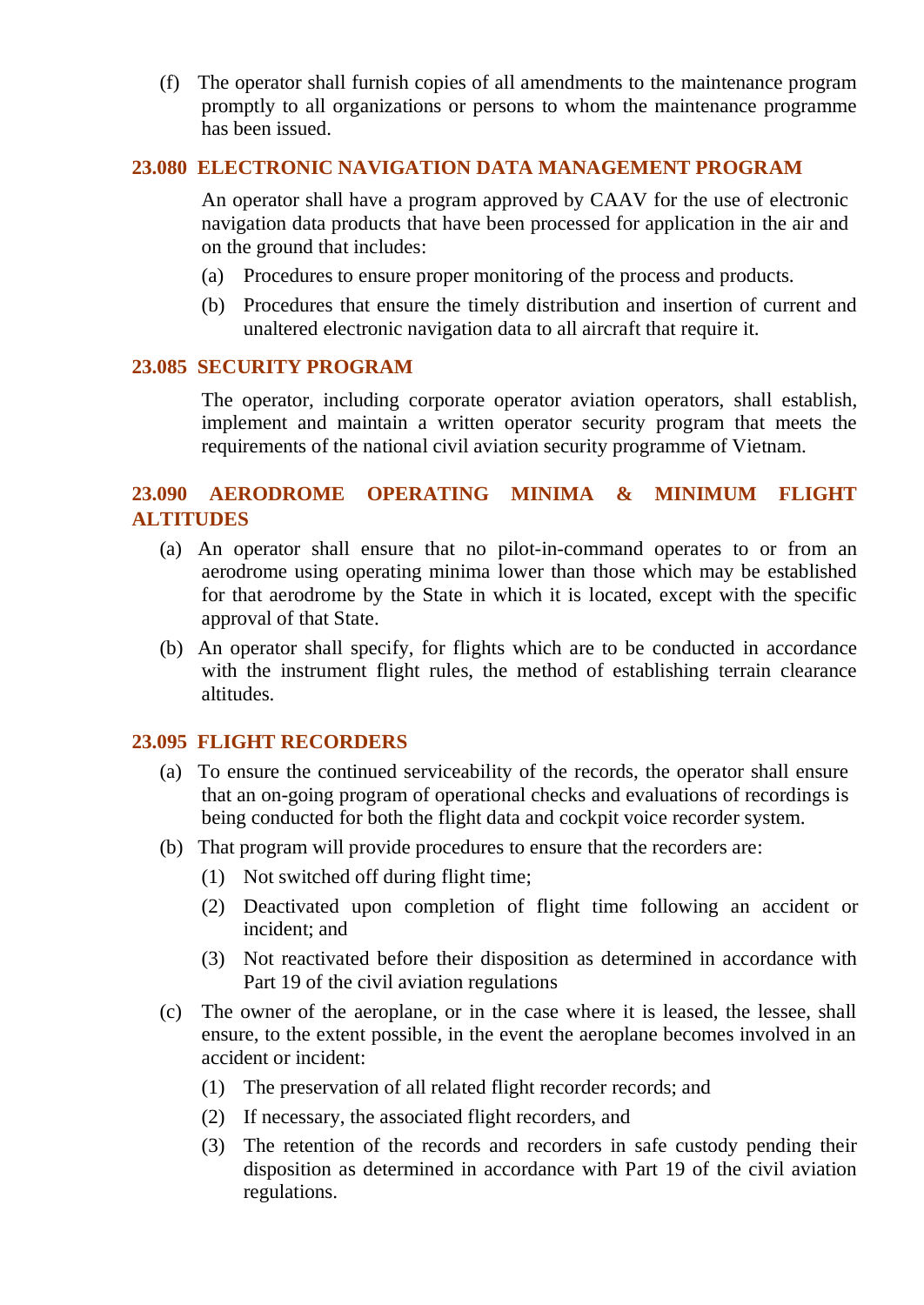# <span id="page-8-1"></span><span id="page-8-0"></span>**SUBPART D: PERSONNEL TRAINING & QUALIFICATIONS**

### <span id="page-8-2"></span>**23.100 APPLICABILITY**

This Subpart provides the personnel training and qualifications requirements for operators subject to this Part.

# <span id="page-8-3"></span>**23.105 OPERATING INSTRUCTIONS & TRAINING**

(a) The operator shall ensure that all operations and maintenance personnel are properly instructed in their particular duties and responsibilities and the relationship of such duties to the operation as a whole.

# **23.110 CREW MEMBER EMERGENCY DUTIES**

- (a) An operator shall, for each type of aeroplane, assign to all crew members the necessary functions they are to perform in an emergency or in a situation requiring emergency evacuation.
- <span id="page-8-4"></span>(b) Continuation and recurrent training in accomplishing these functions shall be contained in the operator's training program and shall include:
	- (1) Instruction in the use of all emergency and life-saving equipment required to be carried; and
	- (2) Drills in the emergency evacuation of the aeroplane.

# **23.115 FLIGHT CREW MEMBER TRAINING**

- (a) An operator shall establish and maintain a flight crew training program that is designed to ensure that a person who receives training acquires and maintains the competency to perform assigned duties, including skills related to human performance.
- (b) The training program shall include training to competency for all equipment installed.
- <span id="page-8-5"></span>(c) Flight simulators should be used to the maximum extent practicable for initial and annual recurrent training.
- (d) This training should include all applicable requirements of Article 10.840 of VARs Part 10.

### **23.120 PILOT PROFICIENCY CHECK**

- (a) The operator shall ensure that piloting technique and the ability to execute emergency procedures is checked periodically in such a way as to demonstrate the pilot's competence.
- (b) Where the operation may be conducted under the instrument flight rules, an operator shall ensure that the pilot's competence to comply with such rules is demonstrated to either a check pilot of the operator or a representative of CAAV.
- <span id="page-8-6"></span>(c) The periodicity of the checks referred to in paragraph (a) of this Section is dependent upon the complexity and shall be not be less than that specified in Subpart C of Part 10 of the civil aviation regulations.

# **23.125 CABIN CREW MEMBER TRAINING**

- (a) An operator shall ensure that all cabin crew members
	- (1) Complete initial and continuation training with all features of the operation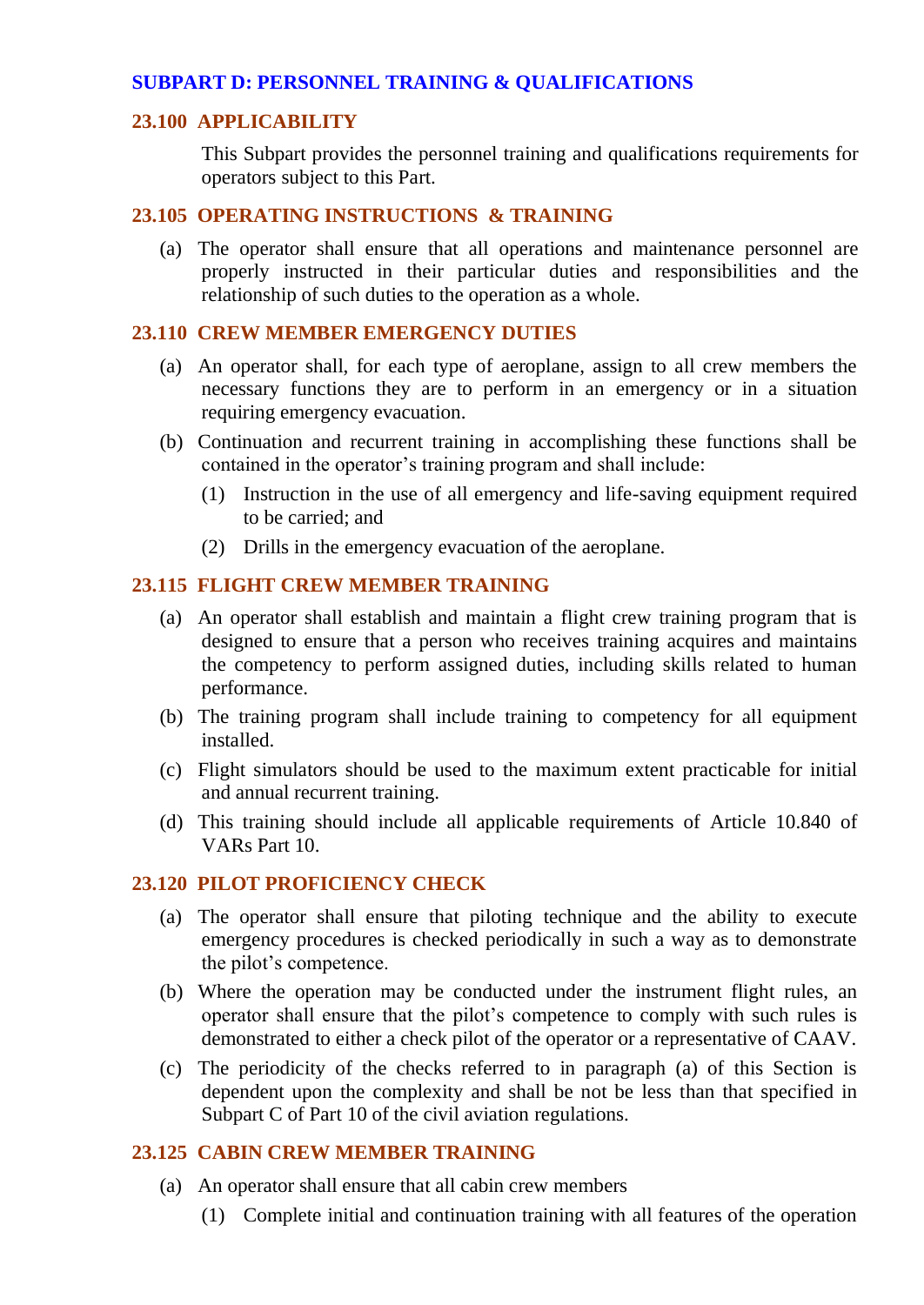which are pertinent to their duties, including human factors and coordination with flight crew and ground handling personnel; and

- (2) Maintain competency in the functions to which they are assigned.
- <span id="page-9-0"></span>(b) This training shall include all applicable requirements of Article 23.065 of this Part.

# **23.130 FLIGHT DISPATCHER TRAINING**

- (i) An operator shall ensure that all flight dispatchers and other persons associated with operational control:
	- (1) Complete initial and continuation training with all features of the operation which are pertinent to their duties, including human factors and coordination with other dispatch and flight crews; and
	- (2) Maintain competency in the functions to which they are assigned.
- <span id="page-9-1"></span>(c) This training should include all applicable requirements of Article 23.065 of this Part.

### **23.140 MAINTENANCE PERSONNEL TRAINING**

- (a) The operator shall ensure that all maintenance personnel:
	- (1) Complete initial and continuation training with all features of the maintenance activities which are pertinent to their duties, including human factors and coordination with other maintenance personnel and flight crew;
	- (2) Maintain competency in the functions to which they are assigned.
- <span id="page-9-3"></span><span id="page-9-2"></span>(b) This training should include all applicable requirements of Article 23.065 of this Part.

### **APPENDICES**

# **APPENDIX 1 TO 23.030: CONTENTS OF OPERATIONS MANUAL**

- (a) The operations manual shall include policies and procedures to ensure the:
	- (1) The details of the fatigue management program;
	- (2) The instructions and information for determination for expected aircraft performance, including runway length, climb gradient and landing. and intended takeoff technique;
	- (3) Procedures to ensure that the flight is not commenced unless:
		- (i) The aeroplane is airworthy, duly registered and that appropriate certificates with respect thereto are aboard the aeroplane;
		- (ii) The instruments and equipment installed in the aeroplane are appropriate, taking into account the expected flight conditions;
		- (iii) Any necessary maintenance has been performed in accordance with Part 4 of these aviation regulations;
		- (iv) The mass of the aeroplane and centre of gravity location are such that the flight can be conducted safely, taking into account the flight conditions expected;
		- (v) Any load carried is properly distributed and safely secured; and
		- (vi) The aeroplane operating limitations, contained in the flight manual,